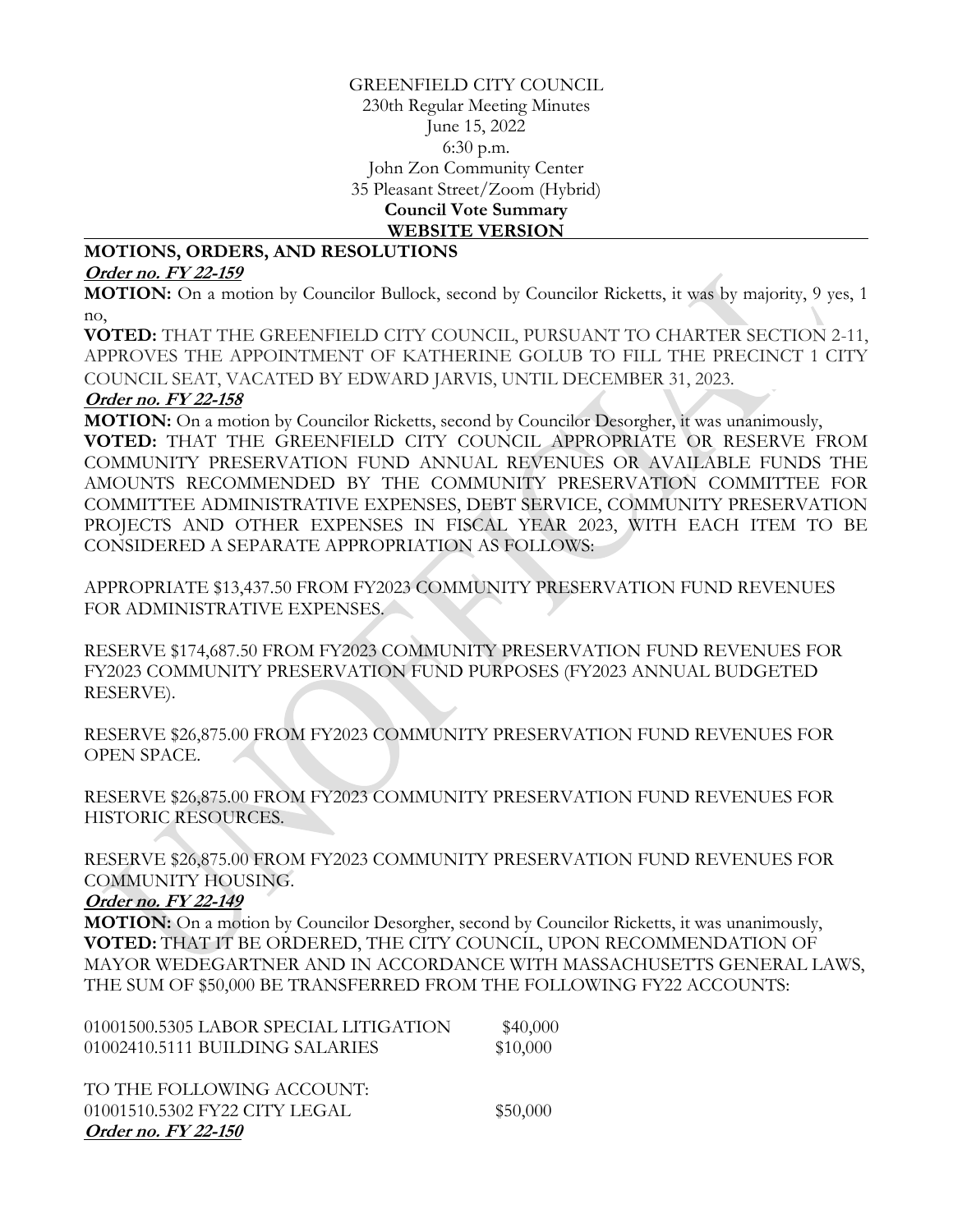**MOTION:** On a motion by Councilor Desorgher, second by Councilor Ricketts, it was unanimously, **VOTED:** THAT IT BE ORDERED, THE CITY COUNCIL, UPON RECOMMENDATION OF MAYOR WEDEGARTNER AND IN ACCORDANCE WITH MASSACHUSETTS GENERAL LAWS, THE SUM OF \$30,000 BE TRANSFERRED FROM THE FY22 01002120.5111 PARKING SALARIES TO FY22 01002130.5130 DISPATCH OVERTIME.

#### **Order no. FY 22-151**

**MOTION:** On a motion by Councilor Forgey, second by Councilor Ricketts, it was unanimously, **VOTED:** THAT IT BE ORDERED, THE CITY COUNCIL, UPON RECOMMENDATION OF MAYOR WEDEGARTNER AND IN ACCORDANCE WITH MASSACHUSETTS GENERAL LAWS, THE SUM OF \$60,000 BE TRANSFERRED FROM THE FOLLOWING ACCOUNTS:

01001550.5111 FY22 IT SALARIES \$42,000 01001350.5111 FY22 ACCOUNTING SALARIES \$18,000

TO THE FOLLOWING FY22 ENERGY ACCOUNTS:

| $\sim$ $\sim$<br>T T 777777777         |          |
|----------------------------------------|----------|
| 01001970.521111 MIDDLE SCHOOL ELECTRIC | \$21,000 |
| 01001970.521622 FIRE PROPANE           | \$23,000 |
| 01001970.521122 FIRE ELECTRIC          | \$16,000 |

#### **Order no. FY 22-152**

**MOTION:** On a motion by Councilor Forgey, second by Councilor Ricketts, it was unanimously, **VOTED:** THAT IT BE ORDERED, THE CITY COUNCIL, UPON RECOMMENDATION OF MAYOR WEDEGARTNER AND IN ACCORDANCE WITH MASSACHUSETTS GENERAL LAWS, THE SUM OF \$12,600 BE TRANSFERRED FROM ACCOUNT 01001410.5111 ASSESSORS SALARIES AND WAGES TO THE FOLLOWING FY22 GENERAL FUND ACCOUNTS:

| 01009160.5181 | <b>MEDICARE TAX</b> | \$10,000 |
|---------------|---------------------|----------|
| 01001580.5317 | <b>TAX TITLE</b>    | \$2,600  |

**All Contracts** 

## **Order no. FY 22-153**

**MOTION:** On a motion by Councilor Forgey, second by Councilor Ricketts, it was by majority, 8 yes, 1 no,

**VOTED:** THAT IT BE ORDERED, THE CITY COUNCIL, UPON RECOMMENDATION OF MAYOR WEDEGARTNER AND IN ACCORDANCE WITH MASSACHUSETTS GENERAL LAWS, THE SUM OF \$65,000 BE TRANSFERRED FROM THE FY22 01001320.5781 RESERVE FUND TO FY22 CITY VEHICLE FUEL ACCOUNTS AS FOLLOWS:

|                         | 01002100.5482 POLICE NO LEAD GAS | \$25,000 |
|-------------------------|----------------------------------|----------|
| 01002200.5482 FIRE FUEL |                                  | \$20,000 |
|                         | 01004290.5482 DPW SERVICE GAS    | \$10,000 |
|                         | 01004290.5483 DPW SERVICE DIESEL | \$10,000 |
|                         |                                  |          |

#### **Order no. FY 22-154**

**MOTION:** On a motion by Councilor Forgey, second by Councilor Ricketts, it was unanimously, **VOTED:** THE CITY COUNCIL, UPON RECOMMENDATION OF MAYOR WEDEGARTNER AND IN ACCORDANCE WITH MASSACHUSETTS GENERAL LAWS, THE SUM OF \$61,000 BE TRANSFERRED FROM THE FY22 01007100.59991 SHORT TERM PRINCIPAL PAYDOWN TO FY22 01007520.5925 SHORT TERM INTEREST.

#### **Order no. FY 22-157**

**MOTION:** On a motion by Councilor Bullock, second by Councilor Desorgher, it was unanimously, **VOTED:** THAT THE GREENFIELD CITY COUNCIL RESCIND THE FOLLOWING ORDER VOTED DURING THE REGULAR MEETING HELD ON FEBRUARY 16, 2022: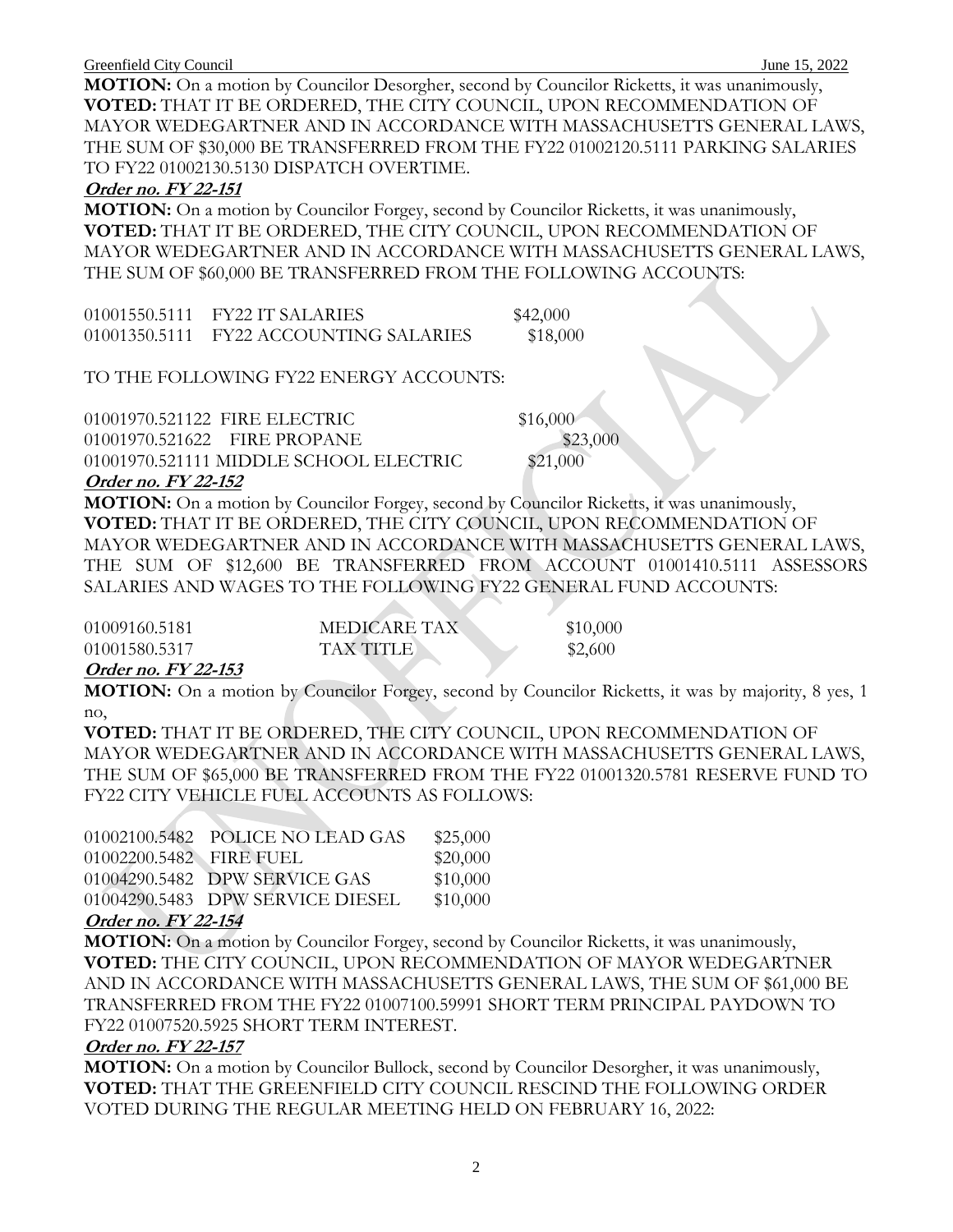**On February 16, 2022, the Greenfield City Council, on a motion by Councilor Forgey, second by Councilor Mayo, it was by roll call, 10 yes, 0 no,**

THAT THE GREENFIELD CITY CHARTER ARTICLE 6: ADMINISTRATIVE ORGANIZATION, SECTION 6-11 (D): PUBLIC SAFETY COMMISSION; POWERS AND DUTIES, BE AMENDED AS INDICATED BELOW, WITH BOLD TEXT TO BE ADDED AND STRIKETHROUGH TEXT TO BE REMOVED:

SECTION 6-11: PUBLIC SAFETY COMMISSION

D) POWERS AND DUTIES: THE COMMISSION SHALL ASSIST THE MAYOR IN THE SUPERVISION AND OVERSIGHT OF ALL DEPARTMENTS **(FIRE, POLICE,** EMERGENCY MEASURES ORGANIZATION **EMERGENCY MANAGEMENT, DISPATCH),** INCLUDING THE COORDINATION OF THE ADMINISTRATION OF ALL DEPARTMENTS WITH ONE ANOTHER, AND WITH OTHER CITY DEPARTMENTS AND AGENCIES BY MAKING RECOMMENDATIONS TO THE MAYOR CONCERNING:

- 1. SETTING PRIORITIES WITHIN THE SAID DEPARTMENTS.
- 2. THE ANNUAL OPERATING BUDGET OF BOTH **ALL** DEPARTMENTS, AFTER THE MAYOR AND THE COMMISSION HAVE MET WITH THE CHIEFS **PUBLIC SAFETY DEPARTMENTS HEADS** TO DISCUSS THE PROPOSED BUDGETS.
- 3. THE CAPITAL BUDGET REQUESTS OF BOTH **ALL PUBLIC SAFETY** DEPARTMENTS **SHALL BE SUBMITTED TO THE MAYOR AFTER THE COMMISSION HAS MET WITH THE DEPTARTMENT HEADS TO DISCUSS THE REQUESTS.** THE COMMISSION MEMBERS MAY ONLY INSPECT THE DEPARTMENTS ON AN ANNUAL BASIS IN CONNECTION WITH BUDGET REVIEW. **INSPECTIONS** SHALL **CAN INCLUDE FACILITY AND EQUIPMENT MAINTENANCE, DEPARTMENT RECORDS, STATUS OF POLICIES AND PROCEDURES, AND REVIEWS OF ANY OTHER ASPECT OF THE DEPARTMENTS DEEMED NECESSARY TO THE SMOOTH OPERATION OF SAID DEPARTMENTS.** INSPECTIONS SHALL BE MADE ONLY AFTER APPROVAL FROM THE CHIEF **DEPARTMENT HEAD** HAS BEEN OBTAINED TO INSURE IT WILL NOT DISRUPT DEPARTMENT OPERATIONS.
- 4. FINAL REVIEW FOR APPOINTMENTS AND PROMOTIONS OF ALL PERSONNEL, IN THE POLICE AND FIRE DEPARTMENTS, SHALL BE CONDUCTED BY THE COMMISSION AND THE RESPECTIVE CHIEF. **PUBLIC SAFETY DEPARTMENT HEAD.** THE CHIEF **PUBLIC SAFETY DEPARTMENT HEAD** SHALL SUBMIT RECOMMENDATIONS TO THE COMMISSION AND THE COMMISSION, IF IT DOES NOT AGREE WITH SAID RECOMMENDATIONS, SHALL SUBMIT WRITTEN REASONS FOR NOT CONCURRING WITH SAID RECOMMENDATIONS TO THE MAYOR. APPOINTMENTS AND PROMOTIONS OF PUBLIC SAFETY PERSONNEL SHALL BE MADE IN ACCORDANCE WITH CIVIL SERVICE LAW AND GENERAL LAWS, AND LOCAL HIRING POLICY REQUIREMENTS AS DEFINED BY THE MAYOR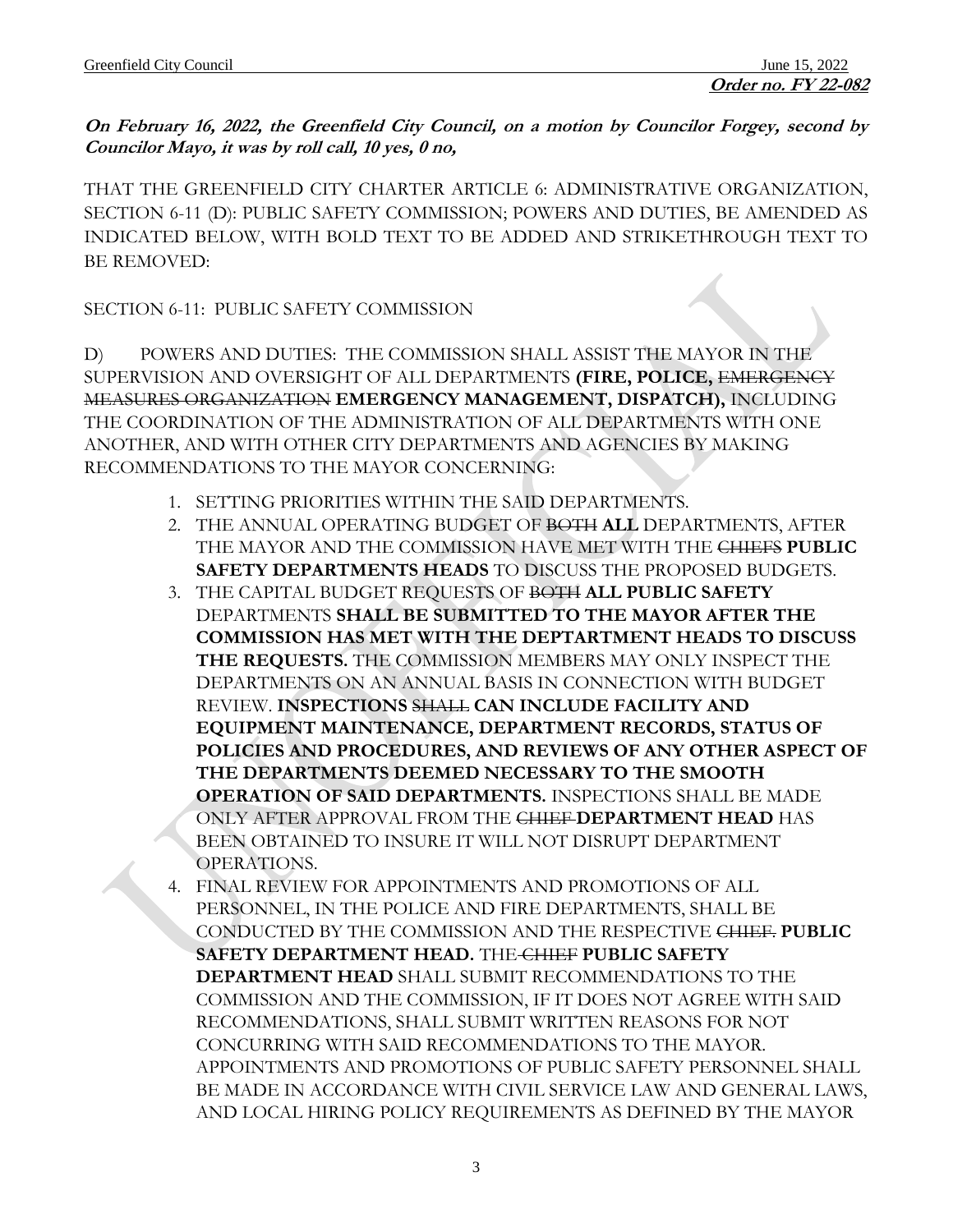Greenfield City Council June 15, 2022

RESPECTIVELY, AS THEY MAY APPLY TO THE CITY HIRING PROCESS. (HR & MAYOR)

AND THAT THE CITY COUNCIL FURTHER INSTRUCTS THE CITY CLERK TO SUBMIT THE APPROVED VOTE TO THE LEGISLATURE OF THE COMMONWEALTH OF MASSACHUSETTS AND REQUEST SAID LEGISLATURE TO AMEND THE CITY CHARTER.

## **Order no. FY 22-144**

**MOTION:** On a motion by Councilor Bullock, second by Councilor Desorgher, it was unanimously, **VOTED:** THAT THE GREENFIELD CITY CHARTER ARTICLE 6: ADMINISTRATIVE ORGANIZATION, SECTION 6-11 (D): PUBLIC SAFETY COMMISSION; POWERS AND DUTIES, BE AMENDED AS INDICATED BELOW, WITH BOLD TEXT TO BE ADDED AND STRIKETHROUGH TEXT TO BE REMOVED:

## SECTION 6-11: PUBLIC SAFETY COMMISSION

(d) *Powers and Duties*: The commission shall assist the Mayor in the supervision and oversight of the **ALL DEPARTMENTS (**police**,** and fire**, EMERGENCY MANAGEMENT, DISPATCH)** departments, including the coordination of the administration of both **ALL** departments with one another, and with other City departments and agencies by making recommendations to the Mayor concerning. **:**

1. Setting priorities within said departments;

2. The annual operating budgets of **ALL** both departments, after the Mayor and commission have met with the **PUBLIC SAFETY DEPARTMENT HEADS** chiefs to discuss the proposed budgets;

3. The capital budget requests of both **ALL PUBLIC SAFETY** departments **SHALL BE SUBMITTED TO** <del>, after</del> the Mayor **AFTER** and the commission **HAS** have met with the **PUBLIC SAFETY DEPARTMENT HEADS** chiefs to discuss the requests, provided, however, that commission members may only inspect the departments on an annual basis in connection with the budget review. **INSPECTIONS CAN INCLUDE FACILITY AND EQUIPMENT MAINTENANCE, DEPARTMENT RECORDS, STATUS OF POLICIES AND PROCEDURES, AND REVIEWS OF ANY OTHER ASPECT OF THE DEPARTMENTS DEEMED NECESSARY TO THE SMOOTH OPERATION OF SAID DEPARTMENTS.** or in relation to a written complaint from the public. (Inspections shall be made only after approval from the **PUBLIC SAFETY DEPARTMENT HEADS** chiefs has been obtained to insure it will not unduly disrupt department operations.)

4. Final interviews for appointments and promotions of **ALL PERSONNEL** officers and employees, in the police and **or** fire department, shall be conducted by the commission and the **RESPECTIVE PUBLIC SAFETY DEPARTMENT HEADS** chief. The **RESPECTIVE PUBLIC SAFETY DEPARTMENT HEADS** chief shall submit his recommendations to the commission and the commission, if it does not agree with said recommendations, shall submit written reasons for not concurring with said recommendations to the Mayor. Appointments and promotions of public safety personnel shall be made in accordance with collective bargaining agreements and applicable General Laws, and local hiring policy requirements as defined by the Mayor, respectively.

AND THAT THE CITY COUNCIL FURTHER INSTRUCTS THE CITY CLERK TO SUBMIT THE APPROVED VOTE TO THE LEGISLATURE OF THE COMMONWEALTH OF MASSACHUSETTS AND REQUEST SAID LEGISLATURE TO AMEND THE CITY CHARTER. **Order no. FY 22-156**

**MOTION:** On a motion by Councilor Bullock, second by Councilor Ricketts, it was unanimously,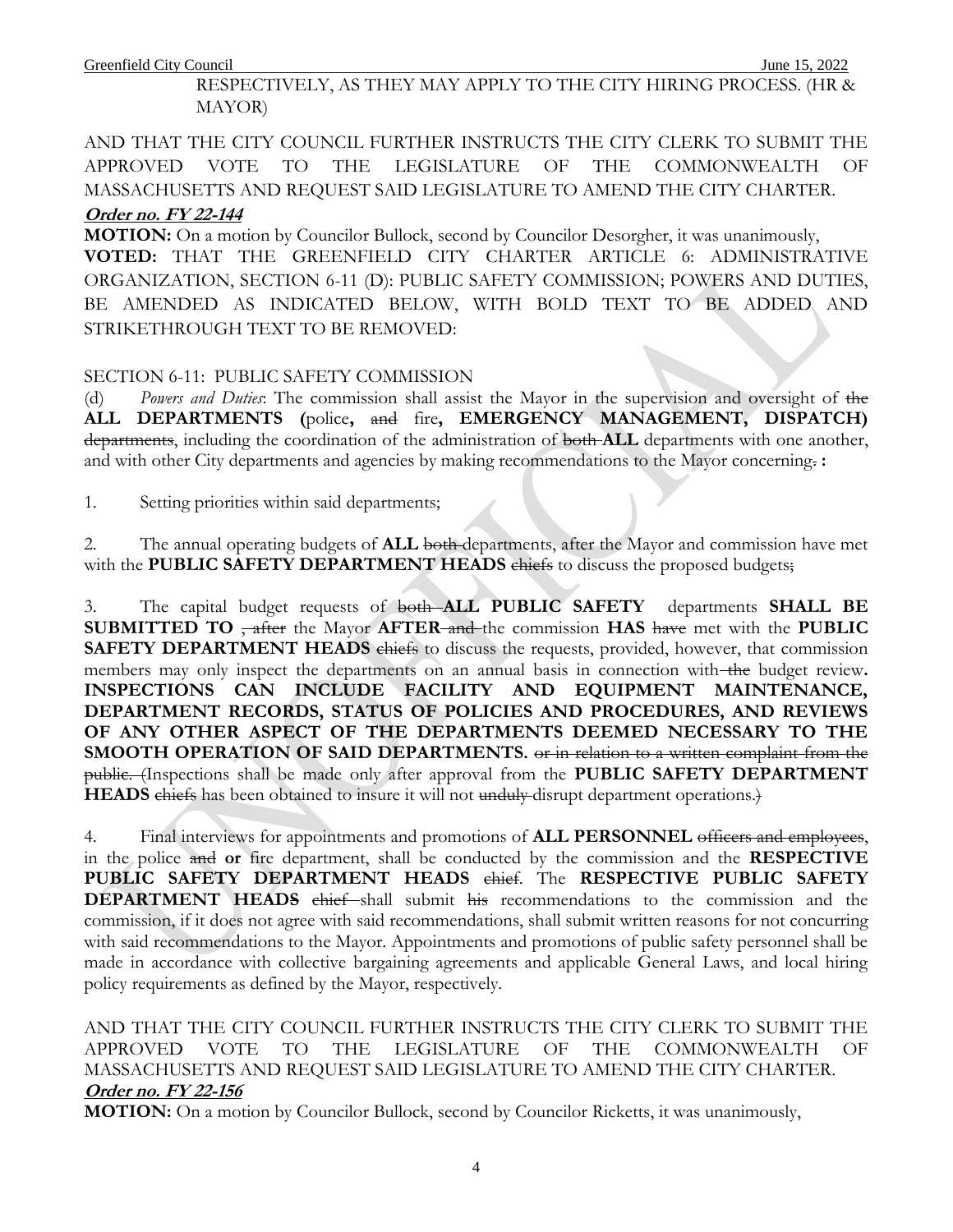#### Greenfield City Council **Iune 15, 2022**

**VOTED:** THAT THE GREENFIELD CITY COUNCIL, PURSUANT TO CHARTER SECTION 2-10, AFFIRMS THE FOLLOWING APPOINTMENTS AND RE-APPOINTMENTS BY THE MAYOR:

Appointments:

- Council on Aging Randie Handleman, Term to Expire December 31, 2022 (short term to replace Mary Williford)
- Human Rights Commission Philippe Simon, Term to Expire June 30, 2023 (short term to replace Carolyn McDaniel)
- Human Rights Commission Irene Woods, Term to Expire December 31, 2024 (short term to replace Maureen Lyons)
- Mayor's Task Force Against Domestic Violence Scott Smith, Term to Expire December 31, 2024 (short term to replace Irene Woods)
- Sustainable Greenfield Implementation Committee Walter Kim Boas, Term to Expire June 30, 2025

Reappointments:

- Council on Aging Margaret "Peg" Saulnier, Term to Expire June 30, 2025
- Housing Authority Trish Leonard, Term to Expire June 30, 2027
- Sustainable Greenfield Implementation Committee Nancy Hazard, Term to Expire June 30, 2025

## **Order no. FY 22-161**

**MOTION:** On a motion by Councilor Desorgher, second by Councilor Lapienski, it was by roll call, 9 yes, 1 abstention,

**VOTED:** THAT THE GREENFIELD CITY COUNCIL APPROVES THE RESOLUTION TITLED "A RESOLUTION REGARDING THE CONTINUED SERVICES OF O'REILLY, TALBOT AND OKUN (OTO) ACTING AS THE LICENSED SITE PROFESSIONAL (LSP) FOR THE BROWNFIELD CLEAN-UP OF THE LUNT PROPERTY AT 298 FEDERAL STREET (RTN 1- 18869), AS ATTACHED IN EXHIBIT A.